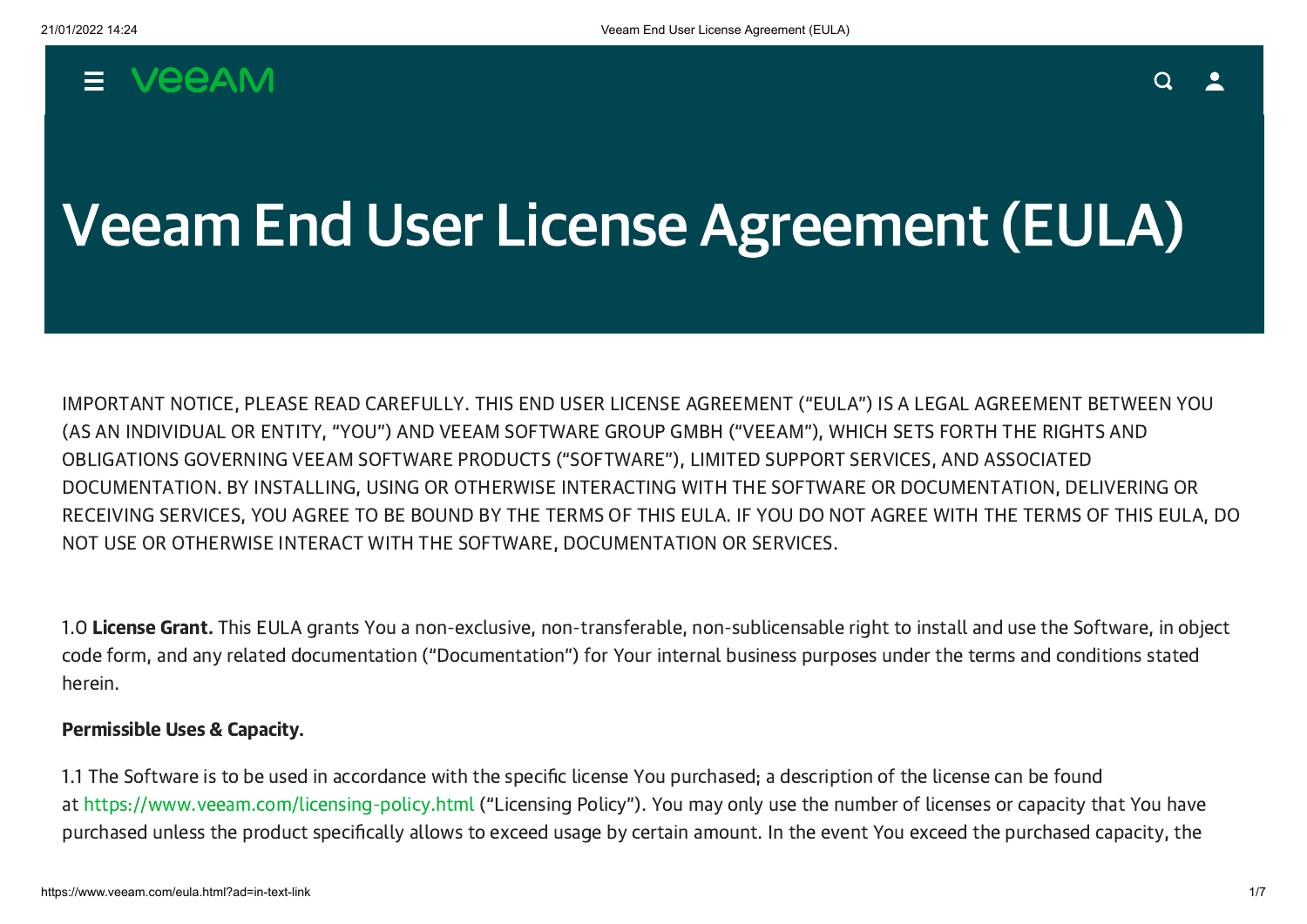Software may not process additional workloads, and Veeam is not required to provide maintenance or support for such excess use, unless You purchase additional licenses.

1.2 You are permitted to make copies of the Software and Documentation for Your own use in accordance with this EULA and the Licensing Policy. Any copies or partial copies of Software and Documentation that You make remain Veeam's intellectual property and must incorporate all relevant patent, copyright and trademark notices.

2.0 Prohibited Use. Without Veeam's express prior written consent, You may not (directly or indirectly through any employee, contractor, consultant, agent or other representative): (a) resell, transfer, share, or make Software or Your license keys available to any third party (including, without limitation, sharing license keys on any website, forum or social media); (b) process third party data (as a service provider), provide commercial hosting or support services, sublicense, rent or lease, in whole or in part, the Software to another party, or otherwise use the Software on a service bureau basis, without purchasing a specific Veeam license to do so; (c) decipher, decompile, disassemble, reverse assemble, reverse engineer, modify, or otherwise attempt to derive source code, algorithms, tags, specifications, architectures, structures or other elements of the Software, including any license keys, in whole or in part, for any purpose or in any manner (except to the extent such prohibition is expressly prohibited by law); (d) write or develop any derivative software or documentation or other software programs based upon the Software or Documentation; (e) use the Software or Documentation in violation of any applicable laws or regulations; or (f) disclose, transfer or otherwise make available the results of any performance, capacity or functionality tests or any benchmark testing of the Software to any third party.

3.0 **Evaluation Licenses.** Software may be provided to You for beta, demonstration, test or evaluation purposes, with either "Evaluation" or "Not for Resale" license (collectively, "Evaluation Licenses"). For any Evaluation Licenses, the term is limited and will be defined to You by Veeam. Evaluation Licenses are limited specifically to use for demonstration and evaluation purposes only, and You agree not to use such Software for third party processing purposes. Your use of the Software under an Evaluation License is provided as-is, without any representations or warranties of any kind, and is at Your sole risk. "Not For Resale" licenses cannot be used in production environments or to process production data backups. Veeam has no obligation to provide support, maintain or provide any assistance regarding any Evaluation Licenses. In no event will Veeam be liable for any damages, for any claim or cause for any damages of any kind, including, without limitation, any direct, indirect, special, incidental, exemplary, statutory, punitive or consequential damages (including, without limitation, loss of profits, loss of use or data, damage to systems or equipment or business interruption). You are not entitled to any defense, indemnification or warranty protection for licenses granted pursuant to this section.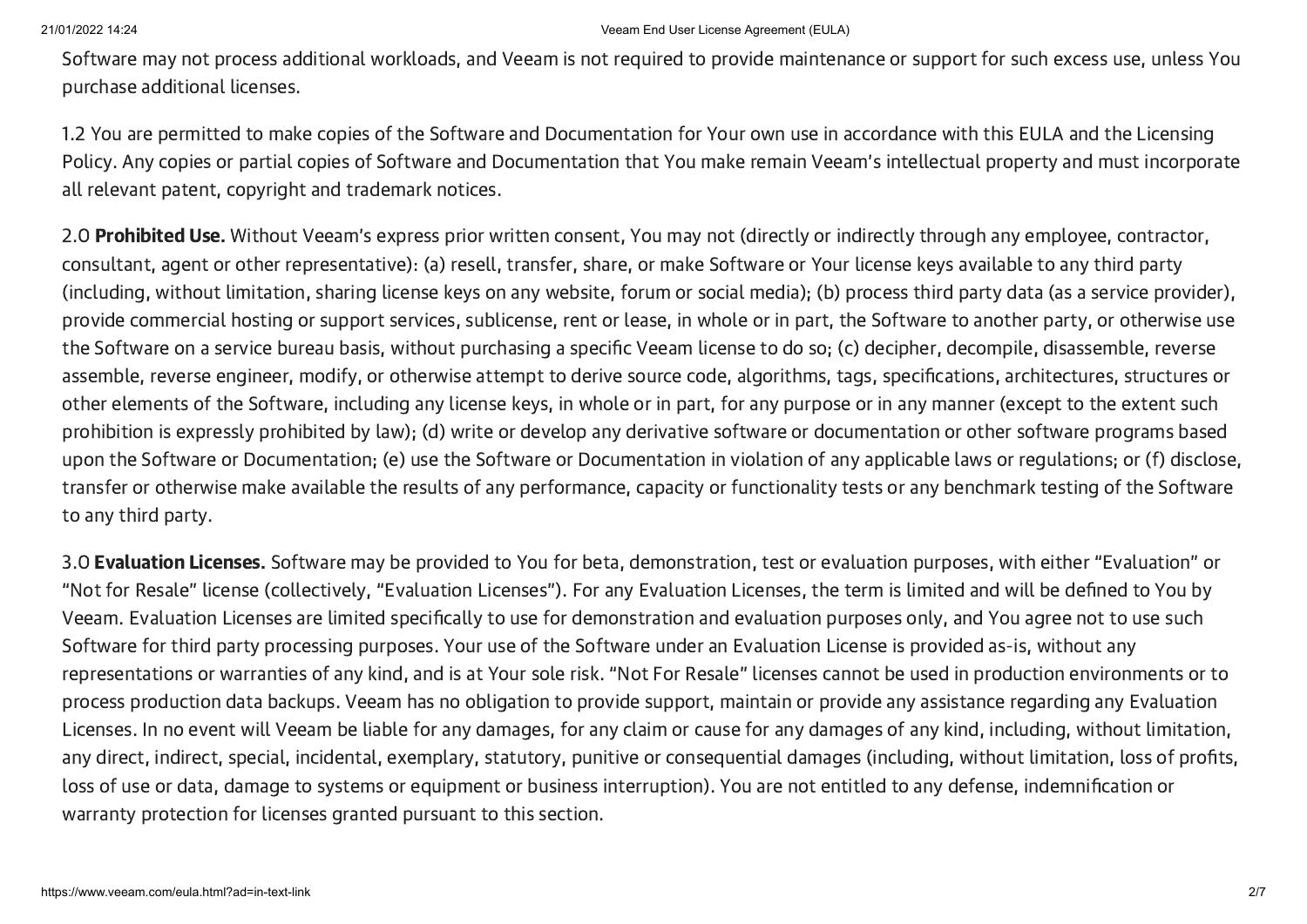4.0 Free Licenses and Community Edition Licenses. Free and Community Edition License products can be used in Your own production environment and only by You in accordance with the terms and conditions of this EULA and the Licensing Policy. You may not use the Free and Community Edition Licenses to provide services to third parties (including support and consulting services for existing Free and Community Edition License installations) or to process third party data. Your use of Free and Community Edition License products is provided as-is, without any representations or warranties of any kind, and is at Your sole risk. Veeam has no obligation to support, maintain or provide any assistance regarding any of these licenses. In no event will Veeam be liable for any damages, for any claim or cause for any damages of any kind, including, without limitation, any direct, indirect, special, incidental, exemplary, statutory, punitive or consequential damages (including, without limitation, loss of profits, loss of use or data, damage to systems or equipment or business interruption). You are not entitled to any defense, indemnification or warranty protection for licenses granted pursuant to this section.

5.0 Maintenance and Support. Maintenance and support (collectively, "Maintenance") for the Software is available in accordance with the Licensing Policy and Veeam's support policy (the "Support Policy"), which can be found at [https://www.veeam.com/support.html.](https://www.veeam.com/support.html?ad=in-text-link) Maintenance, if it is included in the Software purchased, will commence upon the date Your order is processed and the license file is generated. You will receive (a) support for Your Software, and (b) any updates, enhancements or improvements that are included or defined in the Support Policy. Software updates cannot be applied to the Software with an expired Maintenance plan.

## 6.0 Technical Information Collection.

6.1 Veeam cannot access the Software installed in Your chosen environment(s) or any data that You manage using the Software. Veeam cannot access any technical information pertaining to the performance of the Software unless You voluntarily provide it to Veeam. This includes any reports and survey information pertaining to Software use, including the generation and collection of anonymous product usage statistics data. The data collection is turned OFF by default and can be enabled by You. You always have the option to enable or disable this functionality at any time. The product usage data collection is mandatory for all Free and Community Edition Licenses and cannot be disabled.

6.2 If You provide Veeam with technical information in order to receive Maintenance, You consent to have such information processed by Veeam (which may include the collection, use, storage, transfer and/or deletion of log files or other information for the limited purposes of providing Maintenance to You and improving the functionality of the Software, including any enhancements and upgrades thereto). You acknowledge and agree that Veeam will treat your technical information as confidential, but You are responsible for eliminating any data that you believe is sensitive or which may contain personal data prior to providing any log files or other technical information to Veeam.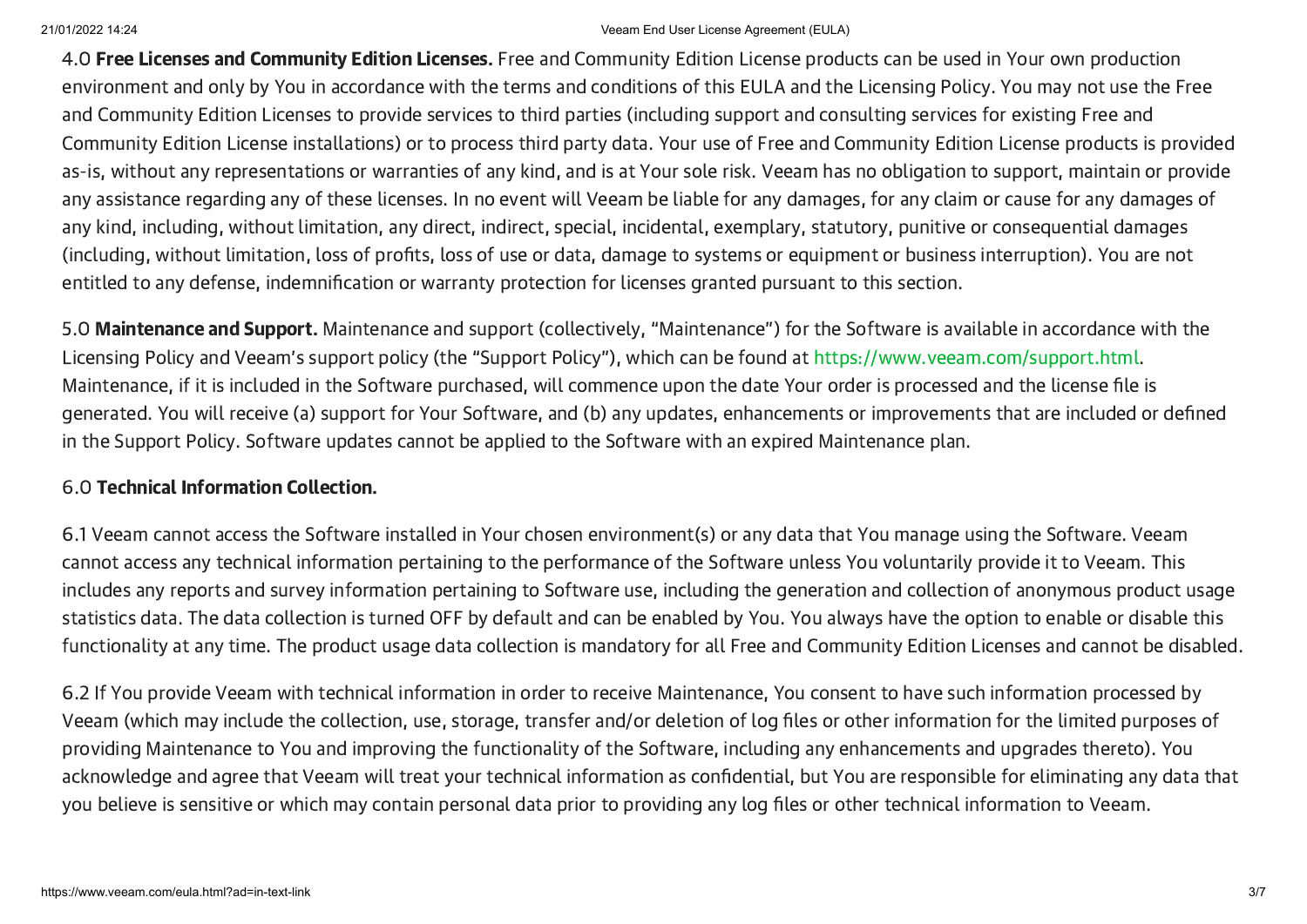7.0 Personal Information. In the event You voluntarily provide personal data to Veeam in connection with Maintenance or otherwise, Your personal information will be used and stored in accordance with Veeam's Privacy Notice, which can be found at [https://www.veeam.com/privacy-policy.html](https://www.veeam.com/privacy-policy.html?ad=in-text-link). You can always update Your preferences by visiting the Veeam customer portal.

8.0 Intellectual Property Rights. The Software is LICENSED, NOT SOLD. The Software is protected by patent, copyright, trademark, trade secret and other laws, including, without limitation, international treaties. A list of relevant patents and trademarks can be found at [https://www.veeam.com/veeam-patents-and-registered-trademarks.html.](https://www.veeam.com/veeam-patents-and-registered-trademarks.html?ad=in-text-link) All rights, title and interest in and to the Software, Documentation, and any other Veeam materials or information provided or made available in connection with this EULA, as well as all any suggestions, ideas and feedback You propose regarding the foregoing, are owned by Veeam (or any third party licensor), and You hereby assign any right, title and interest in and to any such suggestions, ideas or feedback to Veeam. Third party licensors, in addition to any other rights or remedies available to them, are third party beneficiaries of this EULA with regard to their respective component(s).

9.0 Open Source Software. Veeam may include various open source software components in or with the Software (collectively, "OSS"), each of which is owned by a third party and is subject to its own applicable license terms and conditions. A current list of OSS components used by Veeam can be found at [https://www.veeam.com/eula-oss.html.](https://www.veeam.com/eula-oss.html?ad=in-text-link) All OSS is provided on an "as-is" basis, and Veeam makes no express or implied warranties of any kind with respect thereto and assumes no liability for any damages regarding the use or operation of any such OSS.

10.0 **Export Compliance.** The Software and documentation may be subject to U.S. export control laws, including without limitation the U.S. Export Administration Act and its associated regulations, and may be subject to export or import regulations in other countries. You shall comply with all such regulations and agrees it is solely responsible for determining whether it may export, re-export, or import the Software and Documentation in a legally compliant manner.

11.0 Audit. During the term of this EULA and for a period of one year thereafter, Veeam may, during normal business hours and upon reasonable prior notice to You, inspect Your files, computer processors, equipment and facilities to verify Your compliance with this EULA and Your use of the Software in compliance with the Licensing Policy and with the quantities purchased via authorized Veeam resellers or online marketplaces.

12.0 **Indemnification.** Veeam will defend or, at its option, settle any action, suit or proceeding against You that is based upon a claim that Your use of the Software infringes any patent, copyright or other intellectual property right of a third party, and will indemnify You against any amounts awarded against You as a result of the claim, suit or proceeding; provided that (a) Veeam is promptly notified of the assertion of the claim, suit or proceeding, (b) Veeam has sole control of its defense and/or settlement, and (c) You provide reasonable assistance and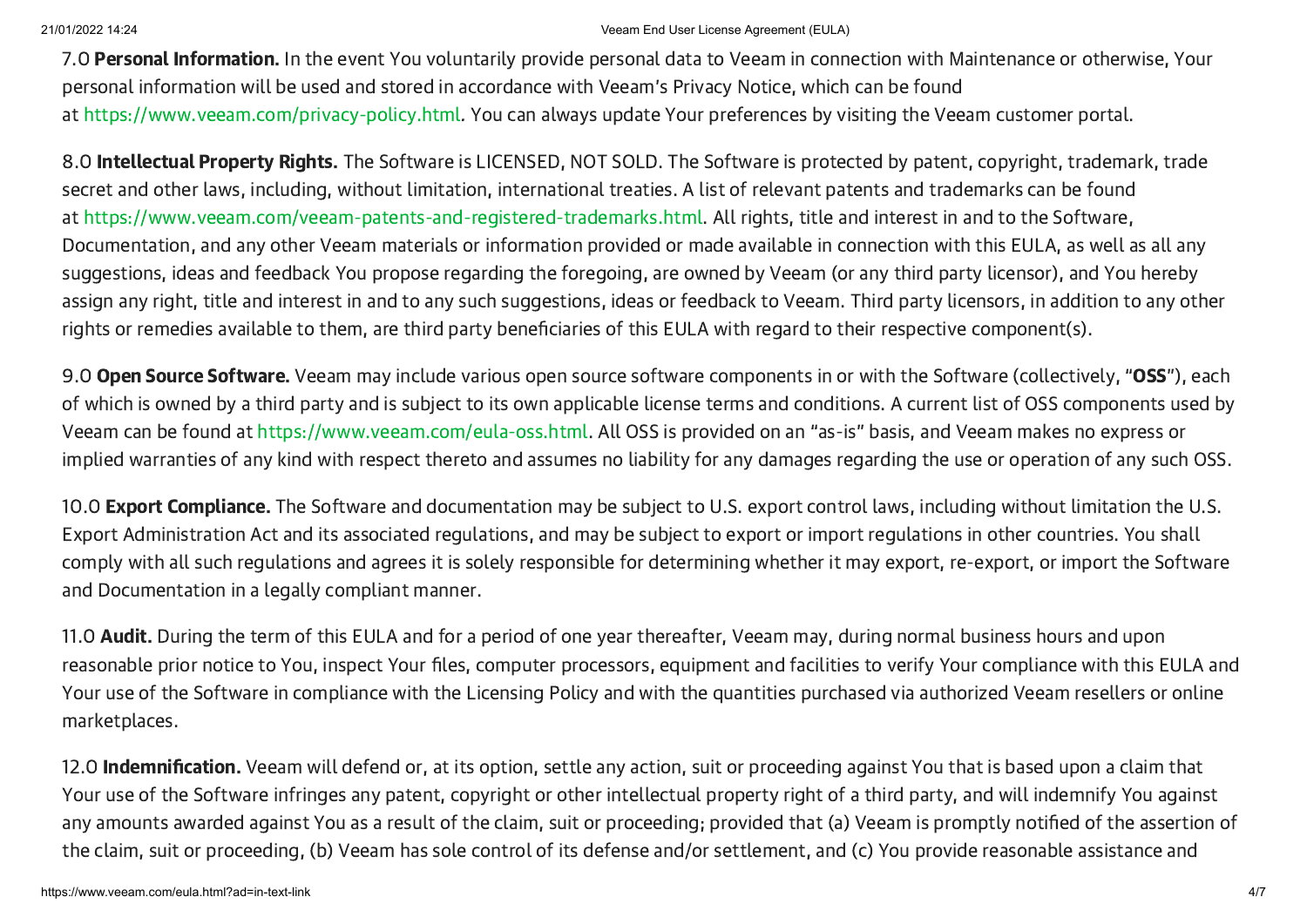cooperate in Veeam's defense and/or settlement, at Veeam's expense. Veeam's defense and indemnity obligations do not apply, and You shall be responsible for the defense and/or settlement of any claims where (1) Your use of the Software or Documentation is beyond the scope of license granted in this EULA, (2) You modified or created derivative works from the Software or Documentation, (3) You used an outdated and infringing version of the Software or Documentation after release of a non-infringing version by Veeam, or (4) You used or combined the Software with any technology, software or hardware not supplied by Veeam, where the alleged infringement would not have occurred absent such use or combination, (5) You use the Evaluation Licenses or Free and Community Edition Licenses. In the event any such infringement action, suit or proceeding is brought or threatened, Veeam will, at its sole option and expense: (i) procure for You the right to continue use of the Software or the allegedly infringing part thereof; or (ii) modify or amend or replace the same with other software or material having substantially similar functionality and performance. The aforementioned options are Your sole remedy under this provision.

## 13.0 Limited Warranty and Limitations of Liability.

13.1 The purchase of the Software license (perpetual or subscription), is non-returnable and non-refundable. Veeam warrants that the Software, in its unmodified form as initially delivered or made available to You, will perform substantially in accordance with the Documentation for such Software for a warranty period of ninety (90) days from the date the Software is delivered to You (the "Warranty Period"). In the event the Software fails in a material respect to operate in accordance with the Documentation during the Warranty Period and Veeam is unable to correct the defect, Veeam's sole and exclusive liability and Your sole and exclusive remedy shall be a refund of the license fees, if any, paid by You for the Software. All claims must be raised within the Warranty Period. The foregoing limited warranty will not apply to licenses under sections 3.0 and 4.0, or if failure of the Software is the result of damage or misuse You caused. In the event a reported problem with the Software is Your fault, You agree to reimburse Veeam for its correction efforts in accordance with its then standard rates.

13.2 EXCEPT FOR THE LIMITED WARRANTY SET FORTH IN SECTION 13.1, THE SOFTWARE AND MAINTENANCE ARE PROVIDED "AS IS", WITHOUT WARRANTY OF ANY KIND, EXPRESS OR IMPLIED, INCLUDING WITHOUT LIMITATION ANY IMPLIED WARRANTY THAT THE SOFTWARE IS FREE OF DEFECTS, WILL BE UNINTERRUPTED, IS MERCHANTABLE, OR FIT FOR A PARTICULAR PURPOSE. NO ORAL OR WRITTEN INFORMATION OR ADVICE GIVEN BY VEEAM OR ANY THIRD PARTY, INCLUDING, WITHOUT LIMITATION, ANY VEEAM DISTRIBUTORS OR RESELLERS, SHALL CREATE ANY WARRANTY IN ADDITION TO, OR IN ANY WAY INCREASE THE SCOPE OF, THIS LIMITED WARRANTY.

13.3 IN NO EVENT WILL VEEAM OR ANY OF ITS AFFILIATES OR SUPPLIERS BE LIABLE FOR ANY INDIRECT, SPECIAL, INCIDENTAL, EXEMPLARY, STATUTORY, PUNITIVE OR CONSEQUENTIAL DAMAGES OF ANY KIND (INCLUDING, WITHOUT LIMITATION, LOSS OF PROFITS,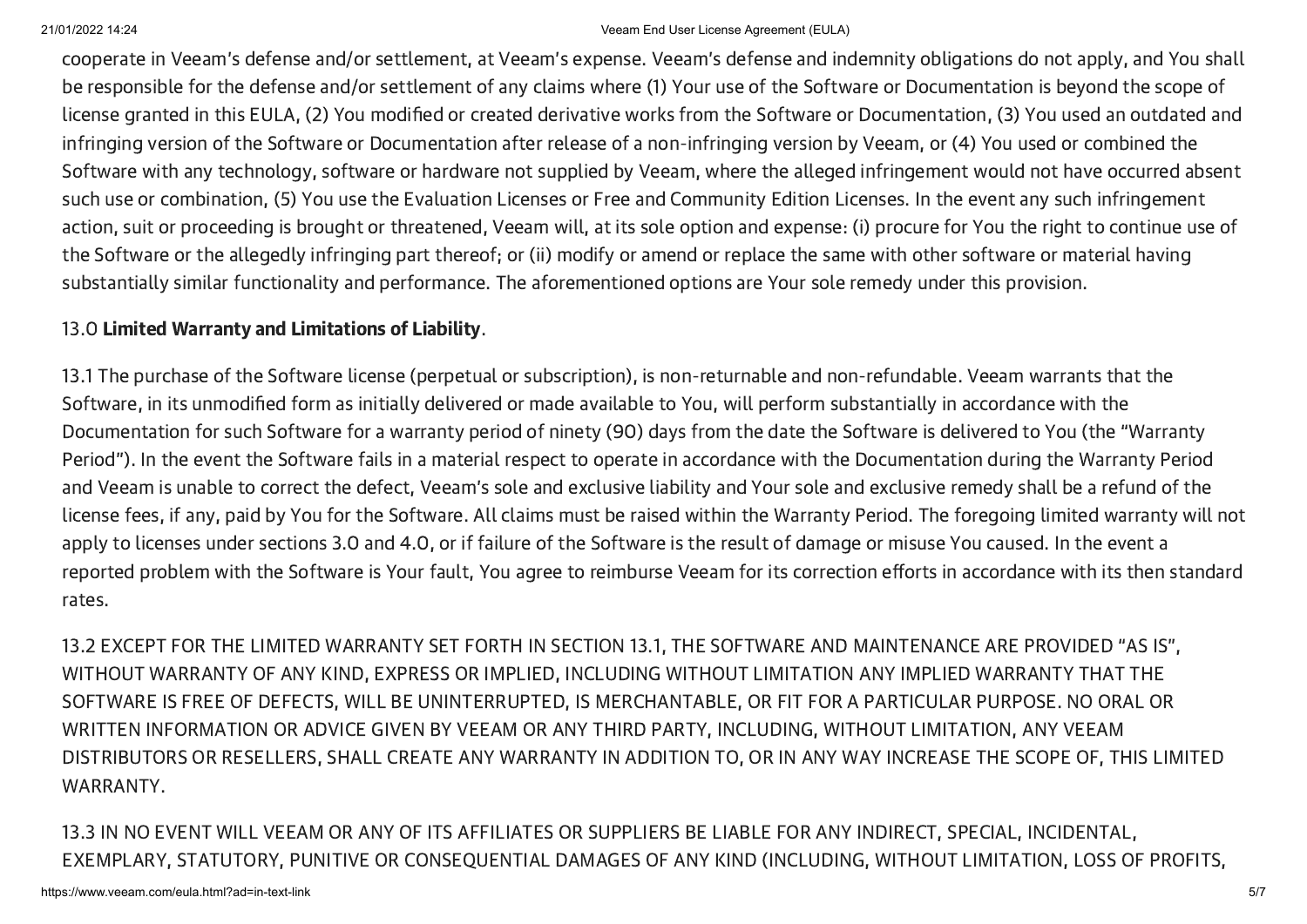LOSS OF USE OR DATA, DAMAGE TO SYSTEMS OR EQUIPMENT, BUSINESS INTERRUPTION OR COST OF COVER) IN CONNECTION WITH OR ARISING OUT OF THE DELIVERY, PERFORMANCE OR USE OF THE SOFTWARE OR ANY OTHER MATERIALS OR MAINTENANCE PROVIDED BY VEEAM UNDER THIS EULA, WHETHER ALLEGED AS A BREACH OF CONTRACT CLAIM OR AS ANOTHER TYPE OF CLAIM, INCLUDING, WITHOUT LIMITATION, CLAIMS FOR UNJUST ENRICHMENT, UNFAIR COMPETITION OR BUSINESS PRACTICES, OR OTHER TORTIOUS CONDUCT, INCLUDING NEGLIGENCE AND STRICT LIABILITY, EVEN IF VEEAM HAS BEEN ADVISED OF THE POSSIBILITY OF SUCH DAMAGES. VEEAM'S MAXIMUM AGGREGATE LIABILITY ARISING FROM OR RELATED TO THIS EULA AND VEEAM'S RELATIONSHIP WITH YOU SHALL NOT, IN ANY EVENT, EXCEED THE FEES PAID BY YOU TO VEEAM FOR THE SOFTWARE DURING THE ONE (1) YEAR PERIOD PRIOR TO THE DATE THE APPLICABLE CAUSE OF ACTION AROSE.

13.4 NO ACTION ARISING OUT OF ANY BREACH OR CLAIMED BREACH OF THIS EULA OR TRANSACTIONS CONTEMPLATED BY THIS EULA MAY BE BROUGHT BY EITHER PARTY MORE THAN ONE (1) YEAR AFTER THE CAUSE OF ACTION HAS ACCRUED. FOR PURPOSES OF THIS EULA, A CAUSE OF ACTION SHALL BE DEEMED TO HAVE ACCRUED WHEN A PARTY KNEW OR REASONABLY SHOULD HAVE KNOWN OF THE BREACH OR CLAIMED BREACH.

14.0 General. This EULA, together with the policies and information referenced herein, sets forth Veeam's entire obligation and Your exclusive rights as to the Software and Maintenance, and supersedes any conflicting terms of any purchase order and any other communication regarding the same. No failure of either party to exercise or enforce any of its rights hereunder will act as a waiver. If any provision of this EULA is found illegal or unenforceable, it will be enforced to the maximum extent permissible, and the legality and enforceability of the other provisions of this EULA will not be affected. This EULA is governed by the laws of Switzerland, without regard to its conflicts of law principles and excluding the U.N. Convention on Contracts for the International Sale of Goods and the Uniform Computer Information Transactions Act. You agree that Canton of Zug, Switzerland will be the exclusive jurisdiction for any claim or dispute arising out of or in connection with this EULA. You may not assign or transfer this EULA, in whole or in part, including by way of merger, consolidation, a sale of assets, or a similar transaction without notifying Veeam and providing evidence that the rights and obligations of this EULA have been legally transferred and assumed by the assignee. Veeam may assign and delegate this EULA without restriction. Subject to the foregoing, this EULA is binding upon and shall inure to the benefit of the parties and their respective successors and permitted assigns.